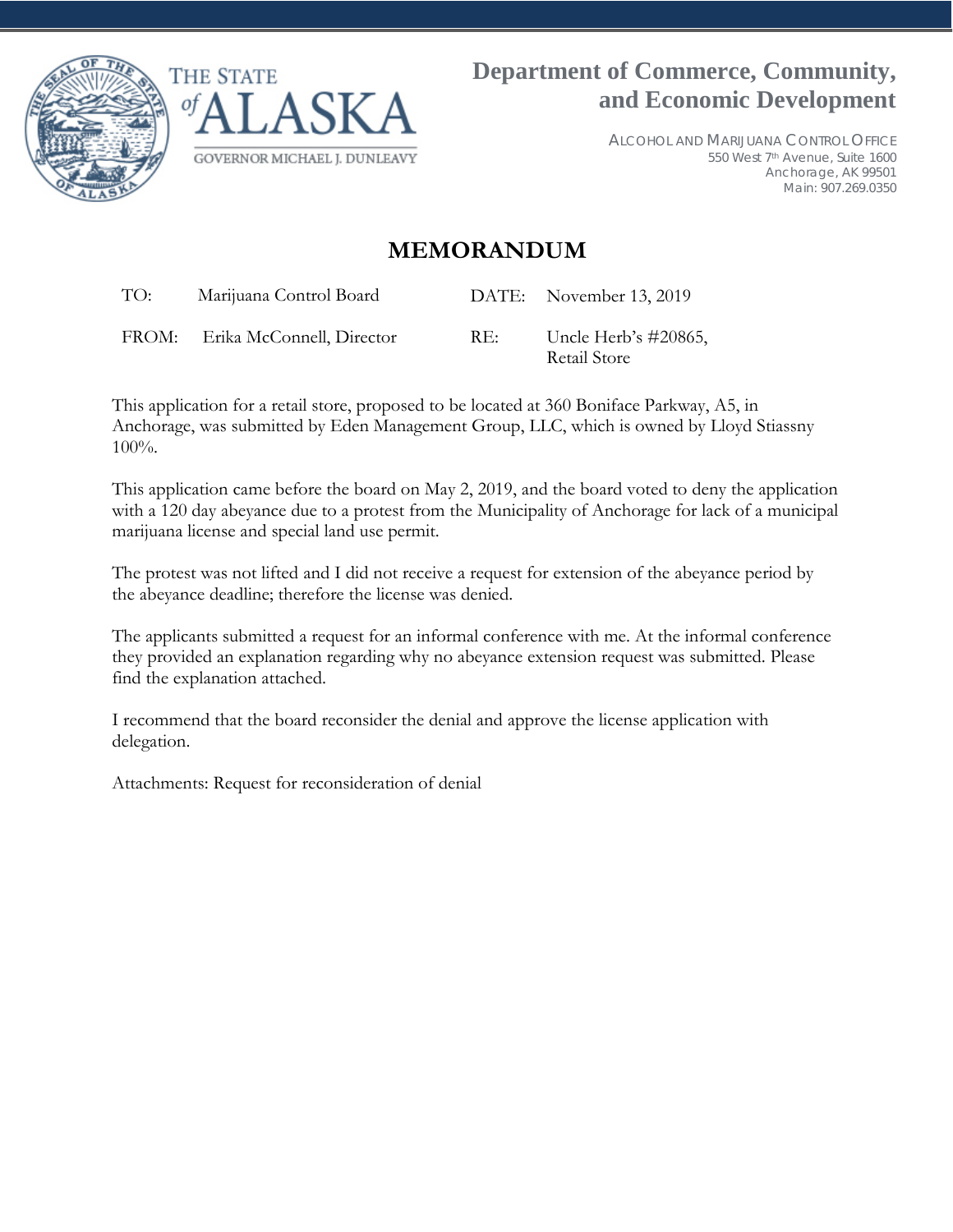

Jana D. Weltzin Licensed in Alaska & Arizona 901 Photo Ave. Anchorage, Alaska 99503 Phone 630-913-1113 Main Office 907-231-3750 JDW, LLC jana@jdwcounsel.com

October 8th, 2019

Honorable Marijuana Control Board Erika McConnell, Director *Via email* 

Re: Abeyance Expiration for Uncle Herb's License number 20865

Dear Director McConnell and Honorable Marijuana Control Board Members:

I am writing on behalf of Uncle Herb's License Number 20865 regarding the expiration of abeyance period. This license was considered by the Board on or about May  $2<sup>nd</sup>$ , 2019. The board granted Uncle Herb's a 120-day abeyance period to satisfy the Special Land Use Permit requirements of the Municipality of Anchorage. On May 15<sup>th</sup>, the new regulation came into effect that changed the regulation to allow for "conditional protests" for local governments, which now allows the MCB to approve a license over the conditional protest by a local government. However, this license was considered 12-days prior to the effective date of said regulation (codified at 3AAC 306.060). The abeyance period for this license expired on Sept. 1, 2019. Around the middle to end of August, my office sent out several abeyance requests for licenses that were also approved in the May 2019 meeting and had expired abeyance period dates of Sept. 1, 2019. Uncle Herb's abeyance extension request should have been transmitted to AMCO during that same time frame, but it was not, due to fault by my office.

In mid-August, our office underwent a change in email and server platforms – shortly after the change we experienced several communication email failures, messages being trapped in outbox, and other disruptive impacts. Upon receiving the letter from Director McConnell alerting my client that his abeyance period expired, my staff combed thru their sent messages and could not find a sent message transporting the abeyance extension request to AMCO – I then went and searched all the outbox folders and found that in fact the message was in one of my staff's outboxes and never left the office and was never transmitted to AMCO. This is entirely my fault, not the applicant.

Accordingly, due to the intent of the board to approve the license pending protest lift from the municipality of anchorage, we respectfully request this Board approve the license with delegation under the regulations codified at 3 AAC 306.060. The Assembly is hearing the Special